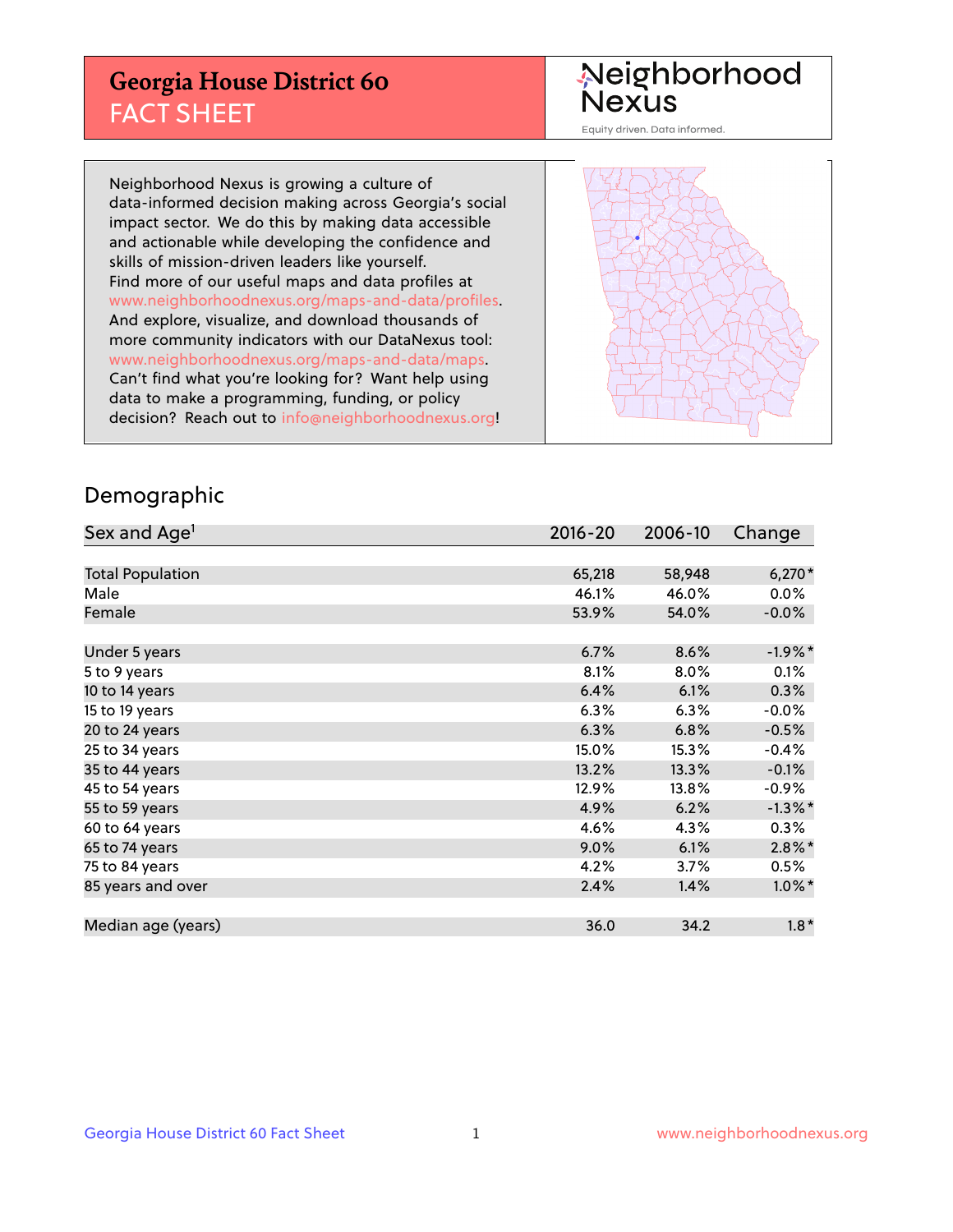## Demographic, continued...

| Race <sup>2</sup>                                            | $2016 - 20$ | 2006-10 | Change    |
|--------------------------------------------------------------|-------------|---------|-----------|
| <b>Total population</b>                                      | 65,218      | 58,948  | $6,270*$  |
| One race                                                     | 97.7%       | 98.9%   | $-1.2%$ * |
| White                                                        | 27.7%       | 28.5%   | $-0.8%$   |
| <b>Black or African American</b>                             | 65.9%       | 66.5%   | $-0.5%$   |
| American Indian and Alaska Native                            | 0.0%        | 0.2%    | $-0.2%$   |
| Asian                                                        | 1.6%        | 1.1%    | 0.5%      |
| Native Hawaiian and Other Pacific Islander                   | 0.0%        | 0.0%    | 0.0%      |
| Some other race                                              | 2.5%        | 2.7%    | $-0.2%$   |
| Two or more races                                            | 2.3%        | 1.1%    | $1.2\%$ * |
| Race alone or in combination with other race(s) <sup>3</sup> | $2016 - 20$ | 2006-10 | Change    |
| Total population                                             | 65,218      | 58,948  | $6,270*$  |
| White                                                        | 29.4%       | 29.3%   | 0.0%      |
| <b>Black or African American</b>                             | 67.7%       | 67.2%   | 0.5%      |
| American Indian and Alaska Native                            | 0.2%        | 0.6%    | $-0.3%$   |
| Asian                                                        | 2.2%        | 1.4%    | 0.8%      |
| Native Hawaiian and Other Pacific Islander                   | 0.2%        | 0.0%    | 0.2%      |
| Some other race                                              | 2.9%        | 2.8%    | 0.1%      |
|                                                              |             |         |           |
| Hispanic or Latino and Race <sup>4</sup>                     | $2016 - 20$ | 2006-10 | Change    |
| <b>Total population</b>                                      | 65,218      | 58,948  | $6,270*$  |
| Hispanic or Latino (of any race)                             | 3.9%        | 5.3%    | $-1.4%$   |
| Not Hispanic or Latino                                       | 96.1%       | 94.7%   | $1.4\%$ * |
| White alone                                                  | 25.8%       | 26.1%   | $-0.4%$   |
| Black or African American alone                              | 65.6%       | 66.3%   | $-0.6%$   |
| American Indian and Alaska Native alone                      | 0.0%        | 0.2%    | $-0.2%$   |
| Asian alone                                                  | 1.6%        | 1.1%    | 0.5%      |
| Native Hawaiian and Other Pacific Islander alone             | $0.0\%$     | 0.0%    | $0.0\%$   |
| Some other race alone                                        | 1.3%        | 0.2%    | $1.1\%$ * |
| Two or more races                                            | 1.8%        | 0.8%    | $1.0\%$ * |
| U.S. Citizenship Status <sup>5</sup>                         | $2016 - 20$ | 2006-10 | Change    |
|                                                              |             |         |           |
| Foreign-born population                                      | 3,550       | 3,378   | 172       |
| Naturalized U.S. citizen                                     | 47.4%       | 23.1%   | 24.2%*    |
| Not a U.S. citizen                                           | 52.6%       | 76.9%   | $-24.2%$  |
| Citizen, Voting Age Population <sup>6</sup>                  | $2016 - 20$ | 2006-10 | Change    |
| Citizen, 18 and over population                              | 46,727      | 40,889  | 5,838*    |
| Male                                                         | 43.6%       | 42.9%   | 0.7%      |
| Female                                                       | 56.4%       | 57.1%   | $-0.7%$   |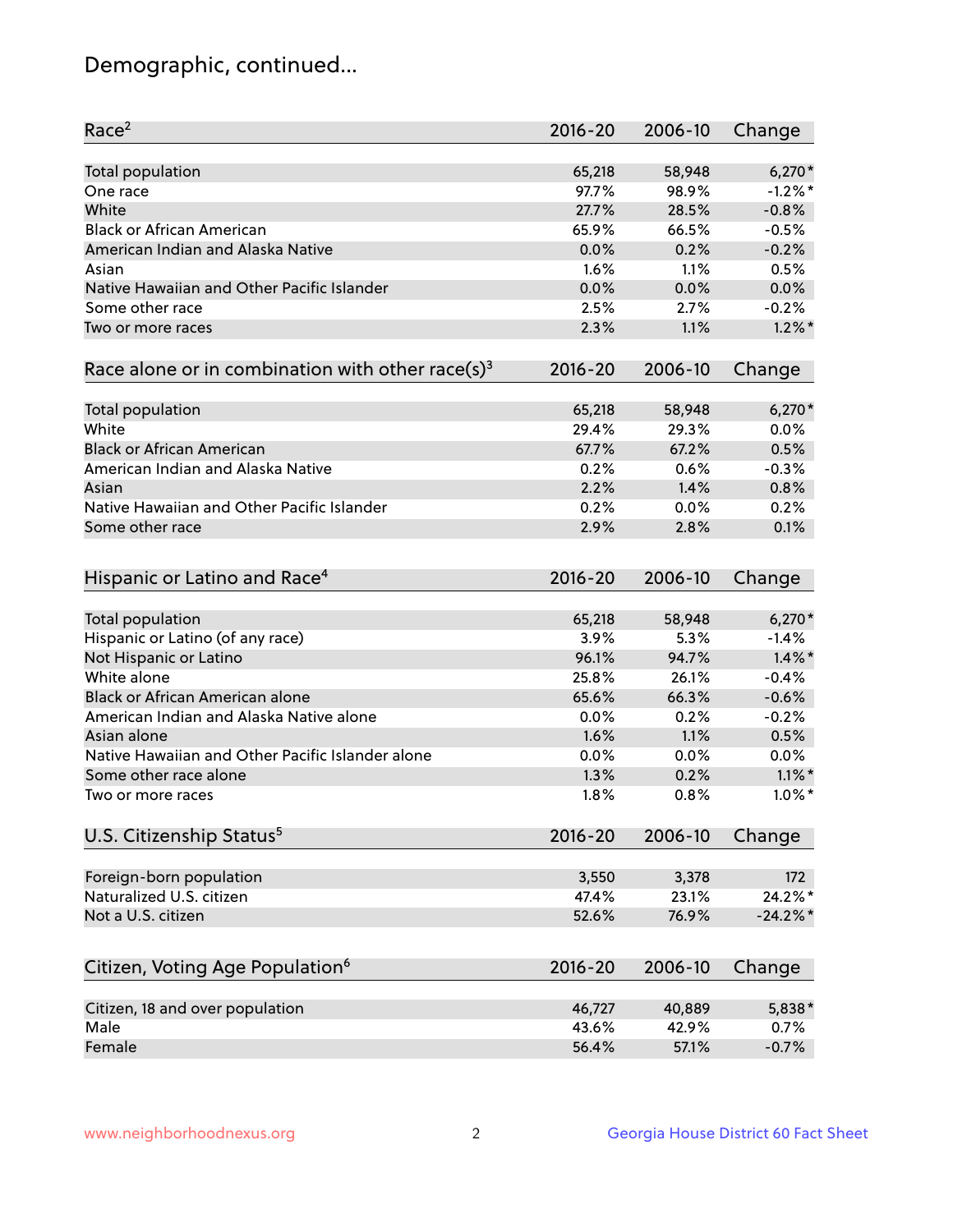#### Economic

| Income <sup>7</sup>                                 | $2016 - 20$ | 2006-10 | Change     |
|-----------------------------------------------------|-------------|---------|------------|
|                                                     |             |         |            |
| All households                                      | 24,989      | 23,132  | $1,857*$   |
| Less than \$10,000                                  | 7.8%        | 12.7%   | $-4.9%$ *  |
| \$10,000 to \$14,999                                | 6.0%        | 7.1%    | $-1.1%$    |
| \$15,000 to \$24,999                                | 10.0%       | 9.8%    | 0.2%       |
| \$25,000 to \$34,999                                | 7.3%        | 9.8%    | $-2.5%$ *  |
| \$35,000 to \$49,999                                | 13.0%       | 11.2%   | 1.8%       |
| \$50,000 to \$74,999                                | 16.2%       | 16.5%   | $-0.2%$    |
| \$75,000 to \$99,999                                | 11.2%       | 9.9%    | 1.3%       |
| \$100,000 to \$149,999                              | 9.0%        | 9.8%    | $-0.8%$    |
| \$150,000 to \$199,999                              | 6.6%        | 4.0%    | $2.6\%$ *  |
| \$200,000 or more                                   | 13.0%       | 9.3%    | $3.7\%$ *  |
| Median household income (dollars)                   | 57,915      | 48,707  | 9,208*     |
| Mean household income (dollars)                     | 115,663     | 86,232  | 29,431*    |
| With earnings                                       | 75.6%       | 78.5%   | $-3.0\%$ * |
| Mean earnings (dollars)                             | 114,499     | 89,232  | 25,268*    |
| <b>With Social Security</b>                         | 29.4%       | 24.9%   | 4.5%*      |
| Mean Social Security income (dollars)               | 17,087      | 14,130  | 2,958*     |
| With retirement income                              | 21.4%       | 16.5%   | 4.9%*      |
| Mean retirement income (dollars)                    | 32,345      | 24,428  | 7,917*     |
| With Supplemental Security Income                   | 7.1%        | 4.2%    | $2.9\%$ *  |
| Mean Supplemental Security Income (dollars)         | 10,355      | 7,582   | $2,773*$   |
| With cash public assistance income                  | 2.9%        | 2.2%    | 0.7%       |
| Mean cash public assistance income (dollars)        | 1,008       | 2,994   | $-1,986$   |
| With Food Stamp/SNAP benefits in the past 12 months | 21.4%       | 16.6%   | 4.8%*      |
|                                                     |             |         |            |
| Families                                            | 14,149      | 13,605  | 544        |
| Less than \$10,000                                  | 6.1%        | 12.0%   | $-5.9\%$ * |
| \$10,000 to \$14,999                                | 4.4%        | 4.9%    | $-0.5%$    |
| \$15,000 to \$24,999                                | 6.8%        | 9.3%    | $-2.4%$    |
| \$25,000 to \$34,999                                | 6.7%        | 8.9%    | $-2.2%$    |
| \$35,000 to \$49,999                                | 11.0%       | 11.3%   | $-0.4%$    |
| \$50,000 to \$74,999                                | 14.0%       | 15.2%   | $-1.2%$    |
| \$75,000 to \$99,999                                | 12.2%       | 10.7%   | 1.5%       |
| \$100,000 to \$149,999                              | 11.6%       | 9.9%    | 1.7%       |
| \$150,000 to \$199,999                              | 8.0%        | 4.7%    | 3.3%       |
| \$200,000 or more                                   | 19.1%       | 13.1%   | $6.1\%$ *  |
| Median family income (dollars)                      | 76,956      | 55,338  | $21,618*$  |
| Mean family income (dollars)                        | 152,235     | 105,968 | 46,267*    |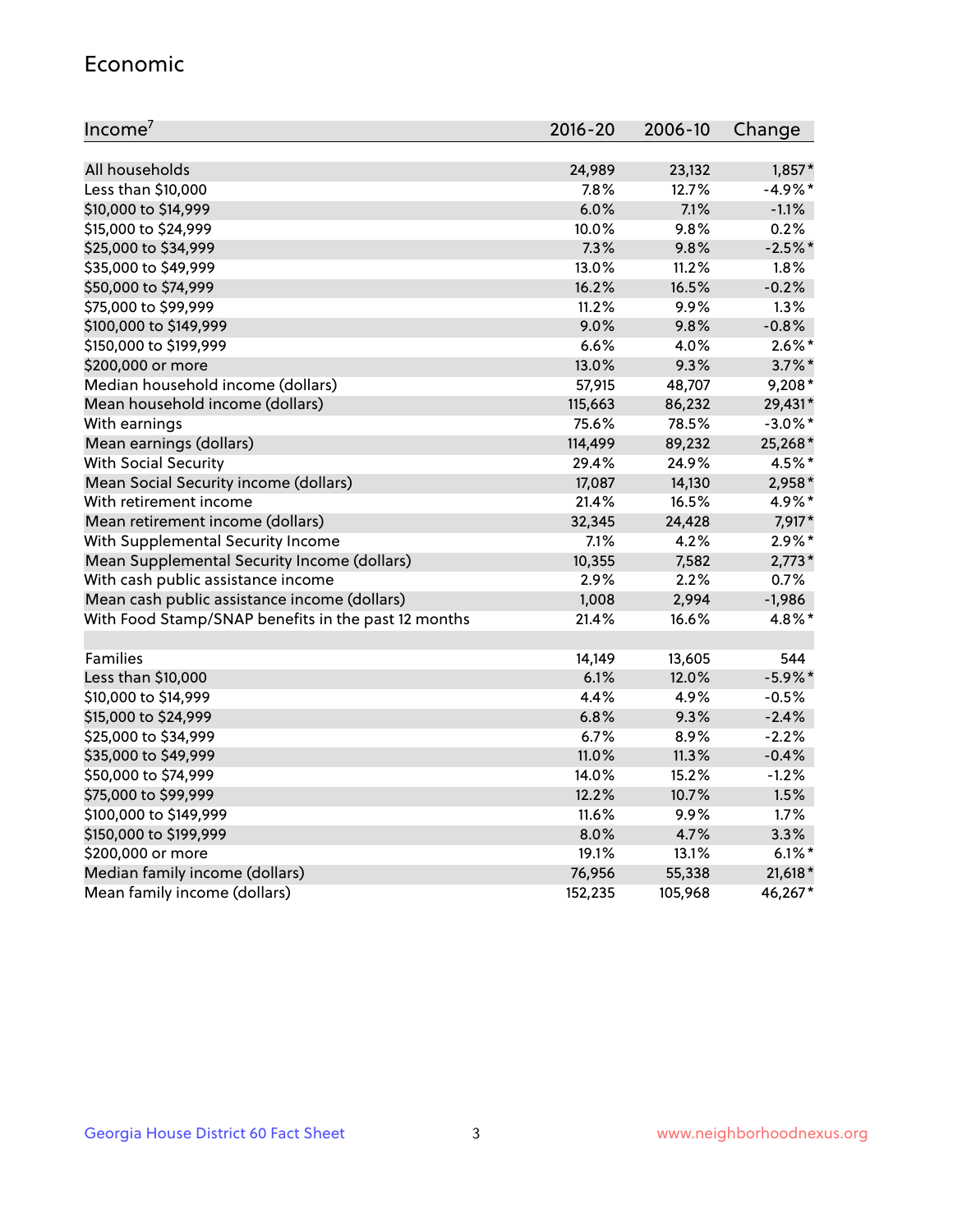## Economic, continued...

| Income, continued <sup>8</sup>                                        | $2016 - 20$ | 2006-10 | Change      |
|-----------------------------------------------------------------------|-------------|---------|-------------|
|                                                                       |             |         |             |
| Nonfamily households                                                  | 10,840      | 9,527   | $1,313*$    |
| Median nonfamily income (dollars)                                     | 40,856      | 38,395  | 2,461       |
| Mean nonfamily income (dollars)                                       | 64,262      | 56,567  | 7,696*      |
| Median earnings for workers (dollars)                                 | 39,415      | 31,080  | 8,336*      |
| Median earnings for male full-time, year-round workers                | 59,887      | 47,027  | 12,860*     |
| (dollars)                                                             |             |         |             |
| Median earnings for female full-time, year-round workers<br>(dollars) | 47,512      | 42,665  | 4,847*      |
| Per capita income (dollars)                                           | 46,550      | 34,860  | 11,690*     |
|                                                                       |             |         |             |
| Families and People Below Poverty Level <sup>9</sup>                  | $2016 - 20$ | 2006-10 | Change      |
|                                                                       |             |         |             |
| <b>All families</b>                                                   | 15.0%       | 19.3%   | $-4.4\%$ *  |
| With related children under 18 years                                  | 23.6%       | 29.0%   | $-5.4%$     |
| With related children under 5 years only                              | 26.1%       | 29.3%   | $-3.2%$     |
| Married couple families                                               | 4.5%        | 6.0%    | $-1.4%$     |
| With related children under 18 years                                  | 6.1%        | 10.1%   | $-4.0%$     |
| With related children under 5 years only                              | 25.5%       | 7.2%    | 18.3%       |
| Families with female householder, no husband present                  | 27.6%       | 38.7%   | $-11.1\%$ * |
| With related children under 18 years                                  | 38.5%       | 48.1%   | $-9.7%$     |
| With related children under 5 years only                              | 43.0%       | 49.6%   | $-6.5%$     |
| All people                                                            | 16.7%       | 21.5%   | $-4.7\%$ *  |
| Under 18 years                                                        | 28.3%       | 33.7%   | $-5.4%$     |
| Related children under 18 years                                       | 28.4%       | 33.5%   | $-5.2%$     |
| Related children under 5 years                                        | 27.6%       | 38.2%   | $-10.6%$    |
| Related children 5 to 17 years                                        | 28.6%       | 31.3%   | $-2.7%$     |
| 18 years and over                                                     | 12.8%       | 17.0%   | $-4.2\%$ *  |
| 18 to 64 years                                                        | 13.9%       | 18.0%   | $-4.1\%$ *  |
| 65 years and over                                                     | 8.2%        | 11.2%   | $-3.0%$     |
| People in families                                                    | 16.5%       | 21.1%   | $-4.6\%$ *  |
| Unrelated individuals 15 years and over                               | 17.6%       | 22.7%   | $-5.2%$     |
|                                                                       |             |         |             |
| Non-Hispanic white people                                             | 2.6%        | 4.6%    | $-2.0%$     |
| Black or African-American people                                      | 23.3%       | 27.1%   | $-3.8%$     |
| Asian people                                                          | 6.8%        | 5.4%    | 1.4%        |
| Hispanic or Latino people                                             | 8.5%        | 37.6%   | $-29.1\%$ * |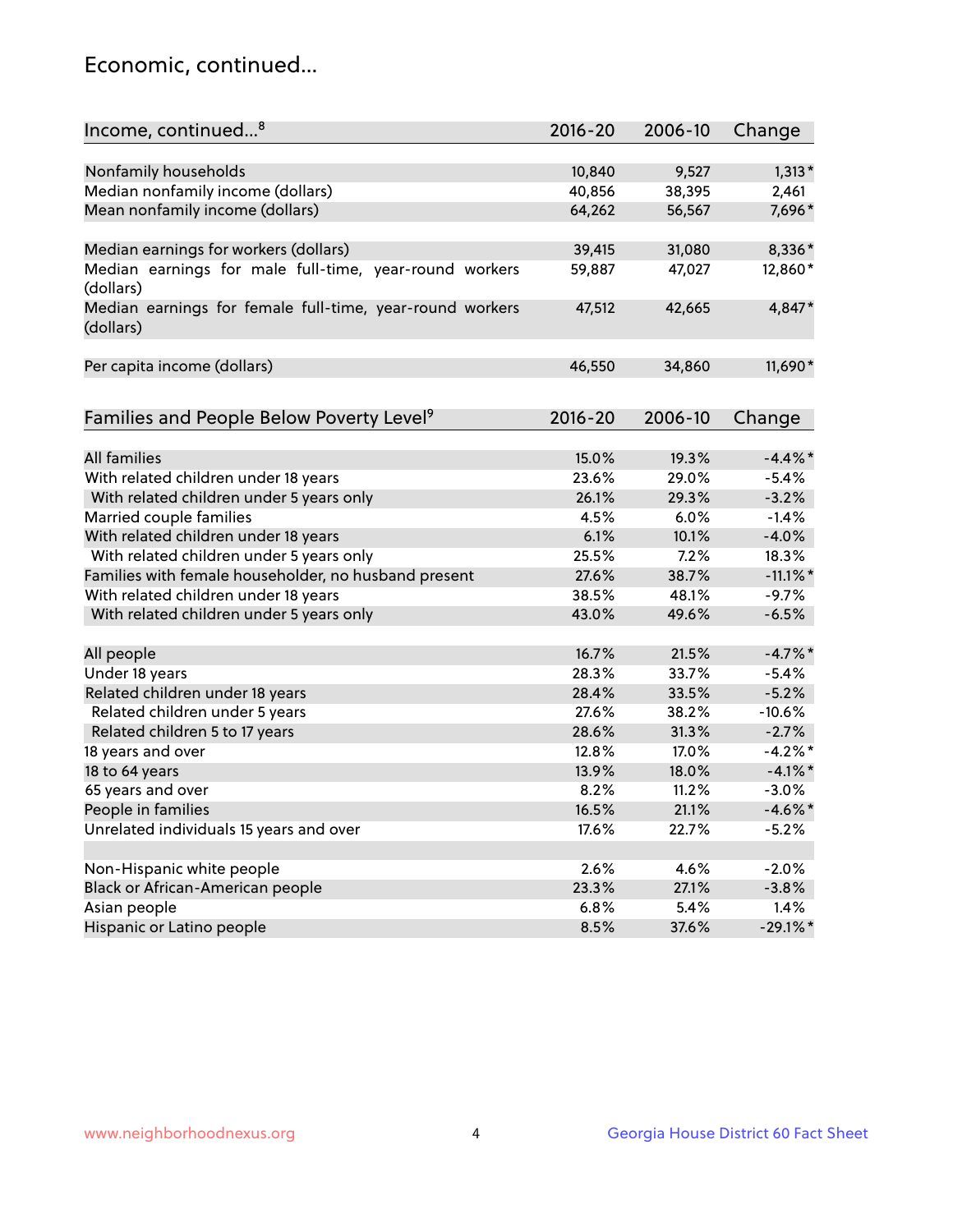## Employment

| Employment Status <sup>10</sup>                                             | $2016 - 20$ | 2006-10 | Change    |
|-----------------------------------------------------------------------------|-------------|---------|-----------|
|                                                                             |             |         |           |
| Population 16 years and over                                                | 50,504      | 44,759  | 5,745*    |
| In labor force                                                              | 62.1%       | 65.8%   | $-3.7%$   |
| Civilian labor force                                                        | 61.8%       | 65.8%   | $-4.0%$   |
| Employed                                                                    | 57.0%       | 58.1%   | $-1.1%$   |
| Unemployed                                                                  | 4.8%        | 7.7%    | $-2.9%$   |
| <b>Armed Forces</b>                                                         | 0.3%        | 0.0%    | 0.2%      |
| Not in labor force                                                          | 37.9%       | 34.2%   | 3.7%      |
|                                                                             |             |         |           |
| Civilian labor force                                                        | 31,228      | 29,448  | 1,780     |
| <b>Unemployment Rate</b>                                                    | 7.7%        | 11.6%   | $-3.9%$   |
| Females 16 years and over                                                   | 28,088      | 25,131  | $2,957*$  |
| In labor force                                                              | 59.2%       | 61.9%   | $-2.7%$   |
| Civilian labor force                                                        | 59.2%       | 61.8%   | $-2.6%$   |
| Employed                                                                    | 54.9%       | 53.9%   | 1.0%      |
|                                                                             |             |         |           |
| Own children of the householder under 6 years                               | 5,067       | 5,678   | $-611$    |
| All parents in family in labor force                                        | 71.4%       | 71.4%   | 0.1%      |
| Own children of the householder 6 to 17 years                               | 10,684      | 9,163   | $1,521*$  |
| All parents in family in labor force                                        | 80.0%       | 71.1%   | 8.9%      |
|                                                                             |             |         |           |
| Industry <sup>11</sup>                                                      | $2016 - 20$ | 2006-10 | Change    |
|                                                                             |             |         |           |
| Civilian employed population 16 years and over                              | 28,810      | 26,021  | 2,789*    |
| Agriculture, forestry, fishing and hunting, and mining                      | 0.1%        | 0.1%    | 0.0%      |
| Construction                                                                | 4.3%        | 5.3%    | $-1.0%$   |
| Manufacturing                                                               | 5.6%        | 6.7%    | $-1.1%$   |
| Wholesale trade                                                             | 2.0%        | 4.0%    | $-2.0%$   |
| Retail trade                                                                | 10.9%       | 9.6%    | 1.4%      |
| Transportation and warehousing, and utilities                               | 9.5%        | 6.3%    | $3.2\%$ * |
| Information                                                                 | 3.8%        | 3.7%    | 0.1%      |
| Finance and insurance, and real estate and rental and leasing               | 8.1%        | 8.3%    | $-0.2%$   |
| Professional, scientific, and management, and administrative                | 19.6%       | 17.8%   | 1.8%      |
| and waste management services                                               |             |         |           |
| Educational services, and health care and social assistance                 | 17.3%       | 19.1%   | $-1.8%$   |
| Arts, entertainment, and recreation, and accommodation and<br>food services | 10.1%       | 10.1%   | 0.1%      |
| Other services, except public administration                                | 4.2%        | 5.3%    | $-1.2%$   |
| Public administration                                                       | 4.5%        | 3.9%    | 0.6%      |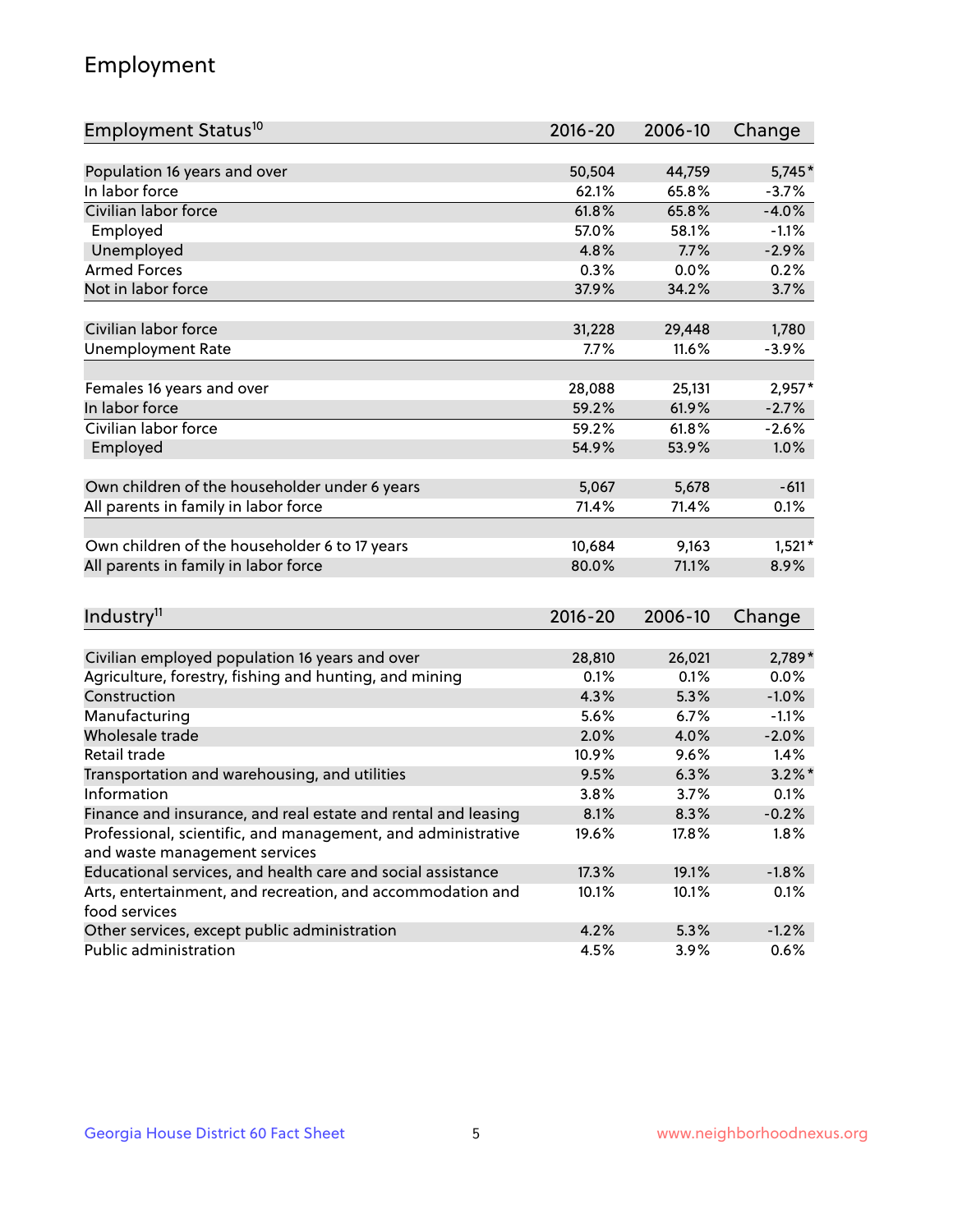## Employment, continued...

| Civilian employed population 16 years and over<br>28,810<br>26,021<br>$2,789*$<br>Management, business, science, and arts occupations<br>4.9%*<br>45.4%<br>40.5%<br>15.1%<br>Service occupations<br>14.8%<br>$-0.4%$<br>Sales and office occupations<br>23.9%<br>27.5%<br>$-3.6\%$ *<br>6.4%<br>and<br>3.7%<br>$-2.7%$<br>Natural<br>resources,<br>construction,<br>maintenance<br>occupations<br>Production, transportation, and material moving occupations<br>12.2%<br>10.5%<br>1.7%<br>Class of Worker <sup>13</sup><br>2016-20<br>2006-10<br>Change<br>Civilian employed population 16 years and over<br>2,789*<br>28,810<br>26,021<br>Private wage and salary workers<br>82.3%<br>83.5%<br>$-1.2%$<br>Government workers<br>12.1%<br>12.3%<br>$-0.2%$<br>Self-employed in own not incorporated business workers<br>5.3%<br>1.4%<br>3.9%<br>Unpaid family workers<br>0.3%<br>0.2%<br>0.1%<br>Job Flows <sup>14</sup><br>2019<br>2010<br>Change<br>Total Jobs in district<br>35,762<br>38,125<br>$-2,363$<br>Held by residents of district<br>3.8%<br>3.3%<br>0.5%<br>Held by non-residents of district<br>96.2%<br>96.7%<br>$-0.5%$<br>Jobs by Industry Sector <sup>15</sup><br>2019<br>2010<br>Change<br>Total Jobs in district<br>35,762<br>38,125<br>$-2,363$<br>Goods Producing sectors<br>21.5%<br>20.7%<br>0.7%<br>$-7.6%$<br>Trade, Transportation, and Utilities sectors<br>28.5%<br>36.1%<br>All Other Services sectors<br>50.0%<br>6.8%<br>43.2%<br>Total Jobs in district held by district residents<br>1,369<br>1,264<br>105<br><b>Goods Producing sectors</b><br>13.7%<br>14.3%<br>$-0.7%$<br>Trade, Transportation, and Utilities sectors<br>25.5%<br>25.7%<br>$-0.2%$<br>All Other Services sectors<br>60.8%<br>60.0%<br>0.9%<br>Jobs by Earnings <sup>16</sup><br>2019<br>2010<br>Change<br>Total Jobs in district<br>35,762<br>$-2,363$<br>38,125<br>Jobs with earnings \$1250/month or less<br>17.9%<br>16.8%<br>1.1%<br>Jobs with earnings \$1251/month to \$3333/month<br>30.1%<br>34.0%<br>$-3.9%$<br>Jobs with earnings greater than \$3333/month<br>52.0%<br>49.1%<br>2.9%<br>Total Jobs in district held by district residents<br>1,369<br>1,264<br>105 | Occupation <sup>12</sup>                | $2016 - 20$ | 2006-10 | Change  |
|--------------------------------------------------------------------------------------------------------------------------------------------------------------------------------------------------------------------------------------------------------------------------------------------------------------------------------------------------------------------------------------------------------------------------------------------------------------------------------------------------------------------------------------------------------------------------------------------------------------------------------------------------------------------------------------------------------------------------------------------------------------------------------------------------------------------------------------------------------------------------------------------------------------------------------------------------------------------------------------------------------------------------------------------------------------------------------------------------------------------------------------------------------------------------------------------------------------------------------------------------------------------------------------------------------------------------------------------------------------------------------------------------------------------------------------------------------------------------------------------------------------------------------------------------------------------------------------------------------------------------------------------------------------------------------------------------------------------------------------------------------------------------------------------------------------------------------------------------------------------------------------------------------------------------------------------------------------------------------------------------------------------------------------------------------------------------------------------------------------------------------------------------------------------------------------|-----------------------------------------|-------------|---------|---------|
|                                                                                                                                                                                                                                                                                                                                                                                                                                                                                                                                                                                                                                                                                                                                                                                                                                                                                                                                                                                                                                                                                                                                                                                                                                                                                                                                                                                                                                                                                                                                                                                                                                                                                                                                                                                                                                                                                                                                                                                                                                                                                                                                                                                      |                                         |             |         |         |
|                                                                                                                                                                                                                                                                                                                                                                                                                                                                                                                                                                                                                                                                                                                                                                                                                                                                                                                                                                                                                                                                                                                                                                                                                                                                                                                                                                                                                                                                                                                                                                                                                                                                                                                                                                                                                                                                                                                                                                                                                                                                                                                                                                                      |                                         |             |         |         |
|                                                                                                                                                                                                                                                                                                                                                                                                                                                                                                                                                                                                                                                                                                                                                                                                                                                                                                                                                                                                                                                                                                                                                                                                                                                                                                                                                                                                                                                                                                                                                                                                                                                                                                                                                                                                                                                                                                                                                                                                                                                                                                                                                                                      |                                         |             |         |         |
|                                                                                                                                                                                                                                                                                                                                                                                                                                                                                                                                                                                                                                                                                                                                                                                                                                                                                                                                                                                                                                                                                                                                                                                                                                                                                                                                                                                                                                                                                                                                                                                                                                                                                                                                                                                                                                                                                                                                                                                                                                                                                                                                                                                      |                                         |             |         |         |
|                                                                                                                                                                                                                                                                                                                                                                                                                                                                                                                                                                                                                                                                                                                                                                                                                                                                                                                                                                                                                                                                                                                                                                                                                                                                                                                                                                                                                                                                                                                                                                                                                                                                                                                                                                                                                                                                                                                                                                                                                                                                                                                                                                                      |                                         |             |         |         |
|                                                                                                                                                                                                                                                                                                                                                                                                                                                                                                                                                                                                                                                                                                                                                                                                                                                                                                                                                                                                                                                                                                                                                                                                                                                                                                                                                                                                                                                                                                                                                                                                                                                                                                                                                                                                                                                                                                                                                                                                                                                                                                                                                                                      |                                         |             |         |         |
|                                                                                                                                                                                                                                                                                                                                                                                                                                                                                                                                                                                                                                                                                                                                                                                                                                                                                                                                                                                                                                                                                                                                                                                                                                                                                                                                                                                                                                                                                                                                                                                                                                                                                                                                                                                                                                                                                                                                                                                                                                                                                                                                                                                      |                                         |             |         |         |
|                                                                                                                                                                                                                                                                                                                                                                                                                                                                                                                                                                                                                                                                                                                                                                                                                                                                                                                                                                                                                                                                                                                                                                                                                                                                                                                                                                                                                                                                                                                                                                                                                                                                                                                                                                                                                                                                                                                                                                                                                                                                                                                                                                                      |                                         |             |         |         |
|                                                                                                                                                                                                                                                                                                                                                                                                                                                                                                                                                                                                                                                                                                                                                                                                                                                                                                                                                                                                                                                                                                                                                                                                                                                                                                                                                                                                                                                                                                                                                                                                                                                                                                                                                                                                                                                                                                                                                                                                                                                                                                                                                                                      |                                         |             |         |         |
|                                                                                                                                                                                                                                                                                                                                                                                                                                                                                                                                                                                                                                                                                                                                                                                                                                                                                                                                                                                                                                                                                                                                                                                                                                                                                                                                                                                                                                                                                                                                                                                                                                                                                                                                                                                                                                                                                                                                                                                                                                                                                                                                                                                      |                                         |             |         |         |
|                                                                                                                                                                                                                                                                                                                                                                                                                                                                                                                                                                                                                                                                                                                                                                                                                                                                                                                                                                                                                                                                                                                                                                                                                                                                                                                                                                                                                                                                                                                                                                                                                                                                                                                                                                                                                                                                                                                                                                                                                                                                                                                                                                                      |                                         |             |         |         |
|                                                                                                                                                                                                                                                                                                                                                                                                                                                                                                                                                                                                                                                                                                                                                                                                                                                                                                                                                                                                                                                                                                                                                                                                                                                                                                                                                                                                                                                                                                                                                                                                                                                                                                                                                                                                                                                                                                                                                                                                                                                                                                                                                                                      |                                         |             |         |         |
|                                                                                                                                                                                                                                                                                                                                                                                                                                                                                                                                                                                                                                                                                                                                                                                                                                                                                                                                                                                                                                                                                                                                                                                                                                                                                                                                                                                                                                                                                                                                                                                                                                                                                                                                                                                                                                                                                                                                                                                                                                                                                                                                                                                      |                                         |             |         |         |
|                                                                                                                                                                                                                                                                                                                                                                                                                                                                                                                                                                                                                                                                                                                                                                                                                                                                                                                                                                                                                                                                                                                                                                                                                                                                                                                                                                                                                                                                                                                                                                                                                                                                                                                                                                                                                                                                                                                                                                                                                                                                                                                                                                                      |                                         |             |         |         |
|                                                                                                                                                                                                                                                                                                                                                                                                                                                                                                                                                                                                                                                                                                                                                                                                                                                                                                                                                                                                                                                                                                                                                                                                                                                                                                                                                                                                                                                                                                                                                                                                                                                                                                                                                                                                                                                                                                                                                                                                                                                                                                                                                                                      |                                         |             |         |         |
|                                                                                                                                                                                                                                                                                                                                                                                                                                                                                                                                                                                                                                                                                                                                                                                                                                                                                                                                                                                                                                                                                                                                                                                                                                                                                                                                                                                                                                                                                                                                                                                                                                                                                                                                                                                                                                                                                                                                                                                                                                                                                                                                                                                      |                                         |             |         |         |
|                                                                                                                                                                                                                                                                                                                                                                                                                                                                                                                                                                                                                                                                                                                                                                                                                                                                                                                                                                                                                                                                                                                                                                                                                                                                                                                                                                                                                                                                                                                                                                                                                                                                                                                                                                                                                                                                                                                                                                                                                                                                                                                                                                                      |                                         |             |         |         |
|                                                                                                                                                                                                                                                                                                                                                                                                                                                                                                                                                                                                                                                                                                                                                                                                                                                                                                                                                                                                                                                                                                                                                                                                                                                                                                                                                                                                                                                                                                                                                                                                                                                                                                                                                                                                                                                                                                                                                                                                                                                                                                                                                                                      |                                         |             |         |         |
|                                                                                                                                                                                                                                                                                                                                                                                                                                                                                                                                                                                                                                                                                                                                                                                                                                                                                                                                                                                                                                                                                                                                                                                                                                                                                                                                                                                                                                                                                                                                                                                                                                                                                                                                                                                                                                                                                                                                                                                                                                                                                                                                                                                      |                                         |             |         |         |
|                                                                                                                                                                                                                                                                                                                                                                                                                                                                                                                                                                                                                                                                                                                                                                                                                                                                                                                                                                                                                                                                                                                                                                                                                                                                                                                                                                                                                                                                                                                                                                                                                                                                                                                                                                                                                                                                                                                                                                                                                                                                                                                                                                                      |                                         |             |         |         |
|                                                                                                                                                                                                                                                                                                                                                                                                                                                                                                                                                                                                                                                                                                                                                                                                                                                                                                                                                                                                                                                                                                                                                                                                                                                                                                                                                                                                                                                                                                                                                                                                                                                                                                                                                                                                                                                                                                                                                                                                                                                                                                                                                                                      |                                         |             |         |         |
|                                                                                                                                                                                                                                                                                                                                                                                                                                                                                                                                                                                                                                                                                                                                                                                                                                                                                                                                                                                                                                                                                                                                                                                                                                                                                                                                                                                                                                                                                                                                                                                                                                                                                                                                                                                                                                                                                                                                                                                                                                                                                                                                                                                      |                                         |             |         |         |
|                                                                                                                                                                                                                                                                                                                                                                                                                                                                                                                                                                                                                                                                                                                                                                                                                                                                                                                                                                                                                                                                                                                                                                                                                                                                                                                                                                                                                                                                                                                                                                                                                                                                                                                                                                                                                                                                                                                                                                                                                                                                                                                                                                                      |                                         |             |         |         |
|                                                                                                                                                                                                                                                                                                                                                                                                                                                                                                                                                                                                                                                                                                                                                                                                                                                                                                                                                                                                                                                                                                                                                                                                                                                                                                                                                                                                                                                                                                                                                                                                                                                                                                                                                                                                                                                                                                                                                                                                                                                                                                                                                                                      |                                         |             |         |         |
|                                                                                                                                                                                                                                                                                                                                                                                                                                                                                                                                                                                                                                                                                                                                                                                                                                                                                                                                                                                                                                                                                                                                                                                                                                                                                                                                                                                                                                                                                                                                                                                                                                                                                                                                                                                                                                                                                                                                                                                                                                                                                                                                                                                      |                                         |             |         |         |
|                                                                                                                                                                                                                                                                                                                                                                                                                                                                                                                                                                                                                                                                                                                                                                                                                                                                                                                                                                                                                                                                                                                                                                                                                                                                                                                                                                                                                                                                                                                                                                                                                                                                                                                                                                                                                                                                                                                                                                                                                                                                                                                                                                                      |                                         |             |         |         |
|                                                                                                                                                                                                                                                                                                                                                                                                                                                                                                                                                                                                                                                                                                                                                                                                                                                                                                                                                                                                                                                                                                                                                                                                                                                                                                                                                                                                                                                                                                                                                                                                                                                                                                                                                                                                                                                                                                                                                                                                                                                                                                                                                                                      |                                         |             |         |         |
|                                                                                                                                                                                                                                                                                                                                                                                                                                                                                                                                                                                                                                                                                                                                                                                                                                                                                                                                                                                                                                                                                                                                                                                                                                                                                                                                                                                                                                                                                                                                                                                                                                                                                                                                                                                                                                                                                                                                                                                                                                                                                                                                                                                      |                                         |             |         |         |
|                                                                                                                                                                                                                                                                                                                                                                                                                                                                                                                                                                                                                                                                                                                                                                                                                                                                                                                                                                                                                                                                                                                                                                                                                                                                                                                                                                                                                                                                                                                                                                                                                                                                                                                                                                                                                                                                                                                                                                                                                                                                                                                                                                                      |                                         |             |         |         |
|                                                                                                                                                                                                                                                                                                                                                                                                                                                                                                                                                                                                                                                                                                                                                                                                                                                                                                                                                                                                                                                                                                                                                                                                                                                                                                                                                                                                                                                                                                                                                                                                                                                                                                                                                                                                                                                                                                                                                                                                                                                                                                                                                                                      |                                         |             |         |         |
|                                                                                                                                                                                                                                                                                                                                                                                                                                                                                                                                                                                                                                                                                                                                                                                                                                                                                                                                                                                                                                                                                                                                                                                                                                                                                                                                                                                                                                                                                                                                                                                                                                                                                                                                                                                                                                                                                                                                                                                                                                                                                                                                                                                      |                                         |             |         |         |
|                                                                                                                                                                                                                                                                                                                                                                                                                                                                                                                                                                                                                                                                                                                                                                                                                                                                                                                                                                                                                                                                                                                                                                                                                                                                                                                                                                                                                                                                                                                                                                                                                                                                                                                                                                                                                                                                                                                                                                                                                                                                                                                                                                                      |                                         |             |         |         |
|                                                                                                                                                                                                                                                                                                                                                                                                                                                                                                                                                                                                                                                                                                                                                                                                                                                                                                                                                                                                                                                                                                                                                                                                                                                                                                                                                                                                                                                                                                                                                                                                                                                                                                                                                                                                                                                                                                                                                                                                                                                                                                                                                                                      |                                         |             |         |         |
|                                                                                                                                                                                                                                                                                                                                                                                                                                                                                                                                                                                                                                                                                                                                                                                                                                                                                                                                                                                                                                                                                                                                                                                                                                                                                                                                                                                                                                                                                                                                                                                                                                                                                                                                                                                                                                                                                                                                                                                                                                                                                                                                                                                      |                                         |             |         |         |
|                                                                                                                                                                                                                                                                                                                                                                                                                                                                                                                                                                                                                                                                                                                                                                                                                                                                                                                                                                                                                                                                                                                                                                                                                                                                                                                                                                                                                                                                                                                                                                                                                                                                                                                                                                                                                                                                                                                                                                                                                                                                                                                                                                                      |                                         |             |         |         |
|                                                                                                                                                                                                                                                                                                                                                                                                                                                                                                                                                                                                                                                                                                                                                                                                                                                                                                                                                                                                                                                                                                                                                                                                                                                                                                                                                                                                                                                                                                                                                                                                                                                                                                                                                                                                                                                                                                                                                                                                                                                                                                                                                                                      |                                         |             |         |         |
|                                                                                                                                                                                                                                                                                                                                                                                                                                                                                                                                                                                                                                                                                                                                                                                                                                                                                                                                                                                                                                                                                                                                                                                                                                                                                                                                                                                                                                                                                                                                                                                                                                                                                                                                                                                                                                                                                                                                                                                                                                                                                                                                                                                      |                                         |             |         |         |
|                                                                                                                                                                                                                                                                                                                                                                                                                                                                                                                                                                                                                                                                                                                                                                                                                                                                                                                                                                                                                                                                                                                                                                                                                                                                                                                                                                                                                                                                                                                                                                                                                                                                                                                                                                                                                                                                                                                                                                                                                                                                                                                                                                                      | Jobs with earnings \$1250/month or less | 22.6%       | 24.4%   | $-1.9%$ |
| Jobs with earnings \$1251/month to \$3333/month<br>35.6%<br>37.0%<br>$-1.5%$                                                                                                                                                                                                                                                                                                                                                                                                                                                                                                                                                                                                                                                                                                                                                                                                                                                                                                                                                                                                                                                                                                                                                                                                                                                                                                                                                                                                                                                                                                                                                                                                                                                                                                                                                                                                                                                                                                                                                                                                                                                                                                         |                                         |             |         |         |
| Jobs with earnings greater than \$3333/month<br>3.3%<br>41.9%<br>38.5%                                                                                                                                                                                                                                                                                                                                                                                                                                                                                                                                                                                                                                                                                                                                                                                                                                                                                                                                                                                                                                                                                                                                                                                                                                                                                                                                                                                                                                                                                                                                                                                                                                                                                                                                                                                                                                                                                                                                                                                                                                                                                                               |                                         |             |         |         |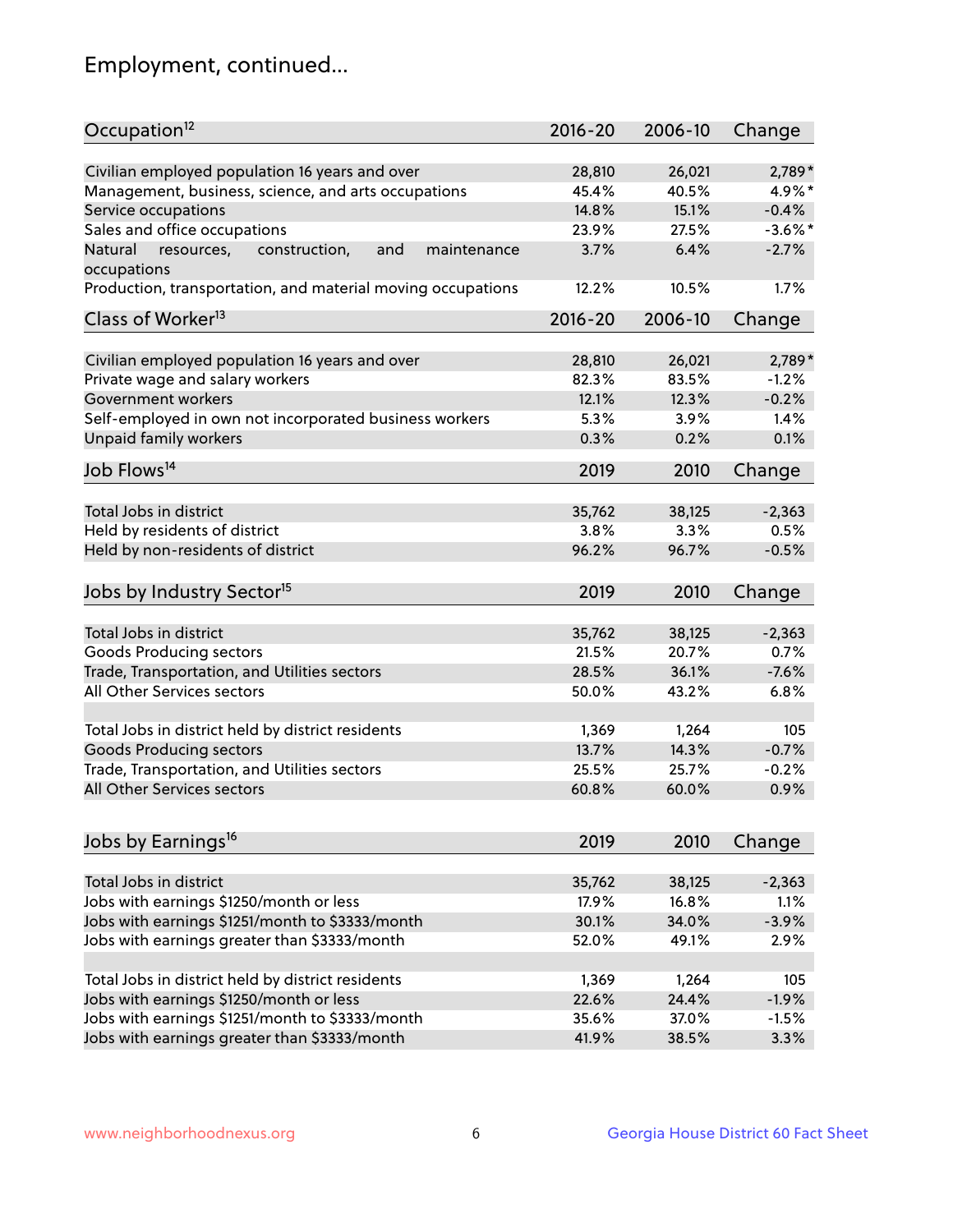## Employment, continued...

| 2019   | 2010   | Change   |
|--------|--------|----------|
|        |        |          |
| 35,762 | 38,125 | $-2,363$ |
| 20.9%  | 17.2%  | 3.7%     |
| 58.1%  | 65.8%  | $-7.7%$  |
| 21.0%  | 17.0%  | 4.1%     |
|        |        |          |
| 1,369  | 1.264  | 105      |
| 18.3%  | 17.6%  | 0.6%     |
| 55.4%  | 63.3%  | $-7.9%$  |
| 26.4%  | 19.1%  | 7.3%     |
|        |        |          |

#### Education

| School Enrollment <sup>18</sup>                | $2016 - 20$ | 2006-10 | Change     |
|------------------------------------------------|-------------|---------|------------|
|                                                |             |         |            |
| Population 3 years and over enrolled in school | 16,176      | 15,477  | 699        |
| Nursery school, preschool                      | 5.1%        | 9.1%    | $-4.0\%$ * |
| Kindergarten                                   | 6.6%        | 4.9%    | 1.7%       |
| Elementary school (grades 1-8)                 | 47.1%       | 44.3%   | $2.9\%$    |
| High school (grades 9-12)                      | 23.9%       | 21.7%   | 2.2%       |
| College or graduate school                     | 17.3%       | 20.0%   | $-2.8%$    |
| Educational Attainment <sup>19</sup>           | $2016 - 20$ | 2006-10 | Change     |
|                                                |             |         |            |
| Population 25 years and over                   | 43,183      | 37,842  | $5,341*$   |
| Less than 9th grade                            | 2.3%        | 3.9%    | $-1.6%$    |
| 9th to 12th grade, no diploma                  | 7.2%        | 9.2%    | $-2.0%$    |
| High school graduate (includes equivalency)    | 24.6%       | 25.3%   | $-0.8%$    |
| Some college, no degree                        | 13.7%       | 17.6%   | $-3.9\%$ * |
| Associate's degree                             | 6.9%        | 4.1%    | $2.8\%$ *  |
| Bachelor's degree                              | 26.1%       | 23.3%   | $2.8\%$ *  |
| Graduate or professional degree                | 19.3%       | 16.6%   | $2.7\%$    |
|                                                |             |         |            |
| Percent high school graduate or higher         | 90.5%       | 86.9%   | 3.6%       |
| Percent bachelor's degree or higher            | 45.4%       | 39.8%   | $5.5\%$ *  |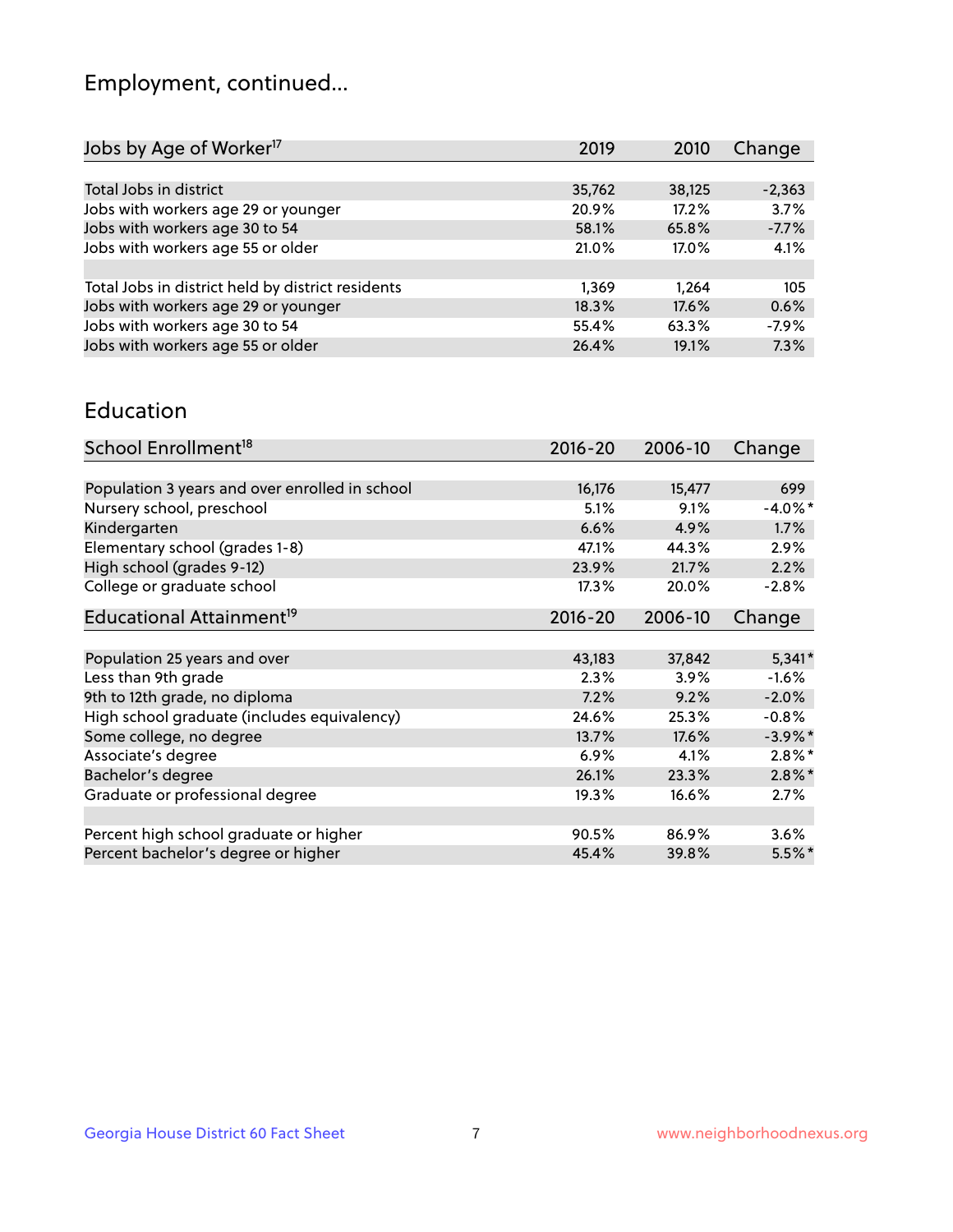## Housing

| Households by Type <sup>20</sup>                     | 2016-20         | 2006-10 | Change     |
|------------------------------------------------------|-----------------|---------|------------|
|                                                      |                 |         |            |
| <b>Total households</b>                              | 24,989          | 23,132  | $1,857*$   |
| Family households (families)                         | 56.6%           | 58.8%   | $-2.2%$    |
| With own children under 18 years                     | 25.2%           | 28.4%   | $-3.2%$    |
| Married-couple family                                | 28.4%           | 30.9%   | $-2.6%$    |
| With own children of the householder under 18 years  | 11.6%           | 14.1%   | $-2.5%$ *  |
| Male householder, no wife present, family            | 4.7%            | 3.9%    | 0.7%       |
| With own children of the householder under 18 years  | 1.8%            | 1.3%    | 0.6%       |
| Female householder, no husband present, family       | 23.6%           | 23.9%   | $-0.3%$    |
| With own children of the householder under 18 years  | 11.7%           | 13.0%   | $-1.3%$    |
| Nonfamily households                                 | 43.4%           | 41.2%   | 2.2%       |
| Householder living alone                             | 38.3%           | 33.9%   | $4.4\%$ *  |
| 65 years and over                                    | 14.4%           | 8.6%    | $5.8\%$ *  |
|                                                      |                 |         |            |
| Households with one or more people under 18 years    | 29.3%           | 33.6%   | $-4.3\%$ * |
| Households with one or more people 65 years and over | 30.3%           | 21.7%   | $8.6\%$ *  |
| Average household size                               | 2.60            | 2.53    | 0.07       |
| Average family size                                  | 3.56            | 3.33    | 0.24       |
|                                                      |                 |         |            |
| Housing Occupancy <sup>21</sup>                      | 2016-20         | 2006-10 | Change     |
| Total housing units                                  | 28,193          | 27,443  | 750*       |
| Occupied housing units                               | 88.6%           | 84.3%   | $4.3\%$ *  |
| Vacant housing units                                 | 11.4%           | 15.7%   | $-4.3\%$ * |
|                                                      |                 |         |            |
| Homeowner vacancy rate                               | 1.8             | 5.7     | $-3.8*$    |
| Rental vacancy rate                                  | 6.3             | 12.7    | $-6.3*$    |
|                                                      |                 |         |            |
| Units in Structure <sup>22</sup>                     | 2016-20         | 2006-10 | Change     |
|                                                      |                 | 27,443  | 750*       |
| Total housing units<br>1-unit, detached              | 28,193<br>51.6% | 54.0%   | $-2.4\%$ * |
|                                                      |                 |         |            |
| 1-unit, attached                                     | 7.9%            | 6.9%    | $1.0\%$    |
| 2 units                                              | 0.9%            | 0.9%    | $-0.0%$    |
| 3 or 4 units                                         | 4.4%            | 3.7%    | 0.7%       |
| 5 to 9 units                                         | 10.5%           | 11.5%   | $-1.0%$    |
| 10 to 19 units                                       | 9.1%            | 10.2%   | $-1.1%$    |
| 20 or more units                                     | 13.9%           | 12.1%   | 1.8%       |
| Mobile home                                          | 1.6%            | 0.8%    | 0.7%       |
| Boat, RV, van, etc.                                  | 0.2%            | 0.0%    | 0.2%       |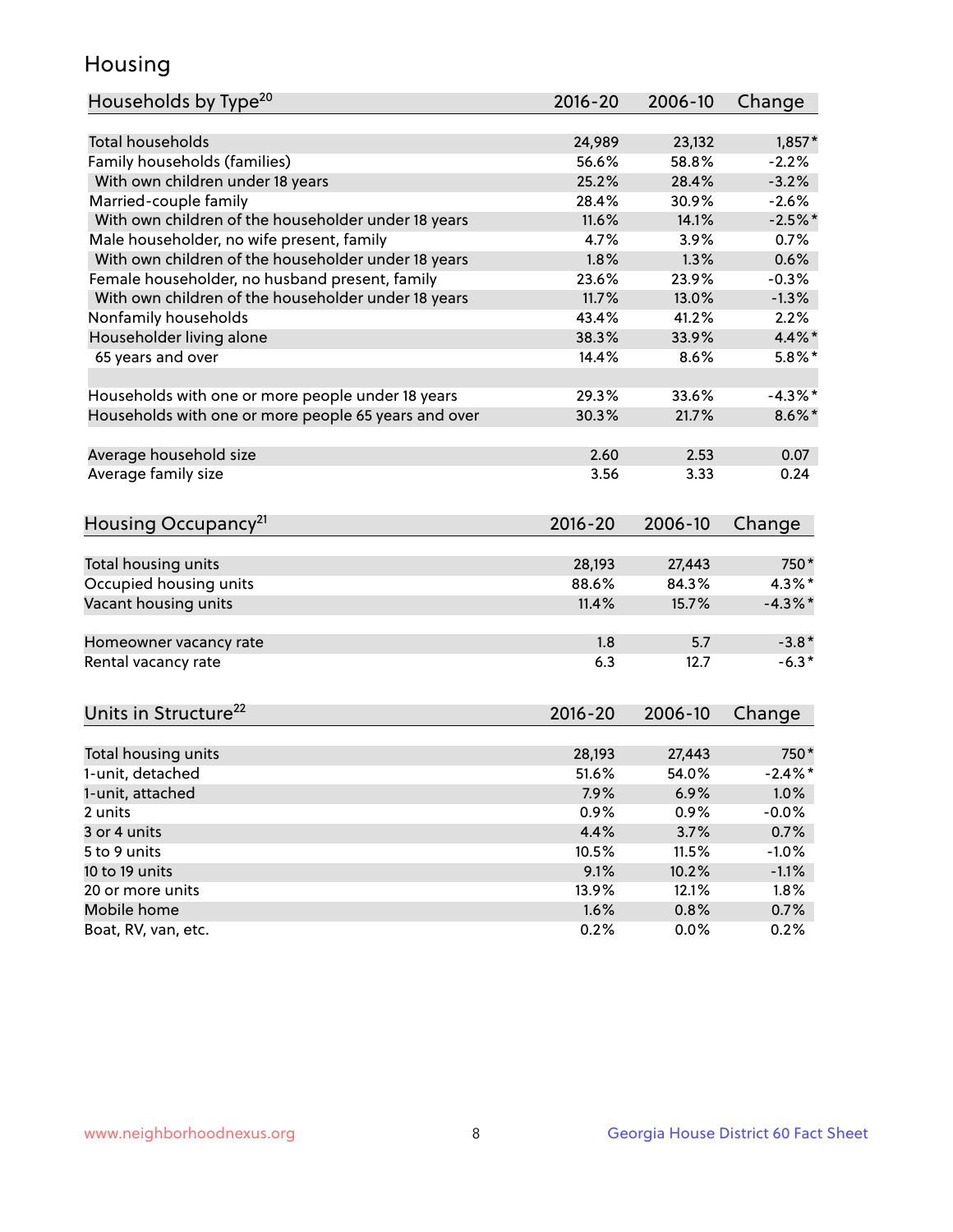## Housing, Continued...

| Year Structure Built <sup>23</sup>                    | 2016-20         | 2006-10         | Change               |
|-------------------------------------------------------|-----------------|-----------------|----------------------|
| Total housing units                                   | 28,193          | 27,443          | 750*                 |
| Built 2014 or later                                   | 3.6%            | (X)             | (X)                  |
| Built 2010 to 2013                                    | 1.8%            | (X)             | (X)                  |
| Built 2000 to 2009                                    | 16.6%           | 19.2%           | $-2.6%$              |
| Built 1990 to 1999                                    | 11.7%           | 10.4%           | 1.3%                 |
| Built 1980 to 1989                                    | 11.0%           | 10.1%           | 0.9%                 |
| Built 1970 to 1979                                    | 12.8%           | 16.1%           | $-3.3\%$ *           |
| Built 1960 to 1969                                    | 23.4%           | 26.3%           | $-2.9%$ *            |
| Built 1950 to 1959                                    | 13.2%           | 12.0%           | 1.3%                 |
| Built 1940 to 1949                                    | 2.9%            | 2.6%            | 0.3%                 |
| Built 1939 or earlier                                 | 2.9%            | 3.3%            | $-0.4%$              |
| Housing Tenure <sup>24</sup>                          | $2016 - 20$     | 2006-10         | Change               |
|                                                       |                 |                 |                      |
| Occupied housing units                                | 24,989          | 23,132          | $1,857*$             |
| Owner-occupied                                        | 51.0%           | 57.3%           | $-6.4\%$ *           |
| Renter-occupied                                       | 49.0%           | 42.7%           | $6.4\% *$            |
| Average household size of owner-occupied unit         | 2.65            | 2.41            | $0.24*$              |
| Average household size of renter-occupied unit        | 2.55            | 2.69            | $-0.14$              |
| Residence 1 Year Ago <sup>25</sup>                    | $2016 - 20$     | 2006-10         | Change               |
| Population 1 year and over                            | 64,397          | 58,032          | $6,365*$             |
| Same house                                            | 87.4%           | 81.3%           | $6.2\%$ *            |
| Different house in the U.S.                           | 12.4%           | 18.2%           | $-5.8\%$ *           |
| Same county                                           | 7.5%            | 11.4%           | $-3.8\%$ *           |
| Different county                                      | 4.9%            | 6.8%            | $-2.0\%$ *           |
| Same state                                            | 3.2%            | 4.2%            | $-1.0%$              |
| Different state                                       | 1.7%            | 2.7%            | $-1.0%$              |
| Abroad                                                | 0.2%            | 0.5%            | $-0.4%$              |
| Value of Housing Unit <sup>26</sup>                   | $2016 - 20$     | 2006-10         | Change               |
| Owner-occupied units                                  | 12,736          | 13,266          | $-529$               |
| Less than \$50,000                                    | 5.9%            | 3.1%            | 2.8%                 |
| \$50,000 to \$99,999                                  | 14.5%           | 12.5%           | 2.0%                 |
| \$100,000 to \$149,999                                | 9.4%            | 15.5%           | $-6.2\%$ *           |
| \$150,000 to \$199,999                                | 12.7%           | 18.0%           | $-5.3\%$ *           |
| \$200,000 to \$299,999                                | 15.9%           | 15.7%           | 0.2%                 |
| \$300,000 to \$499,999                                | 16.8%           | 15.4%           | 1.4%                 |
| \$500,000 to \$999,999                                | 13.9%           | 11.5%           | 2.4%                 |
| \$1,000,000 or more                                   | 10.8%           | 8.3%            | 2.5%                 |
| Median (dollars)                                      | 238,995         | 204,090         | 34,906*              |
| Mortgage Status <sup>27</sup>                         | $2016 - 20$     | 2006-10         | Change               |
|                                                       |                 |                 |                      |
| Owner-occupied units<br>Housing units with a mortgage | 12,736<br>68.0% | 13,266<br>74.0% | $-529$<br>$-6.1\%$ * |
|                                                       |                 |                 |                      |
| Housing units without a mortgage                      | 32.0%           | 26.0%           | $6.1\%$ *            |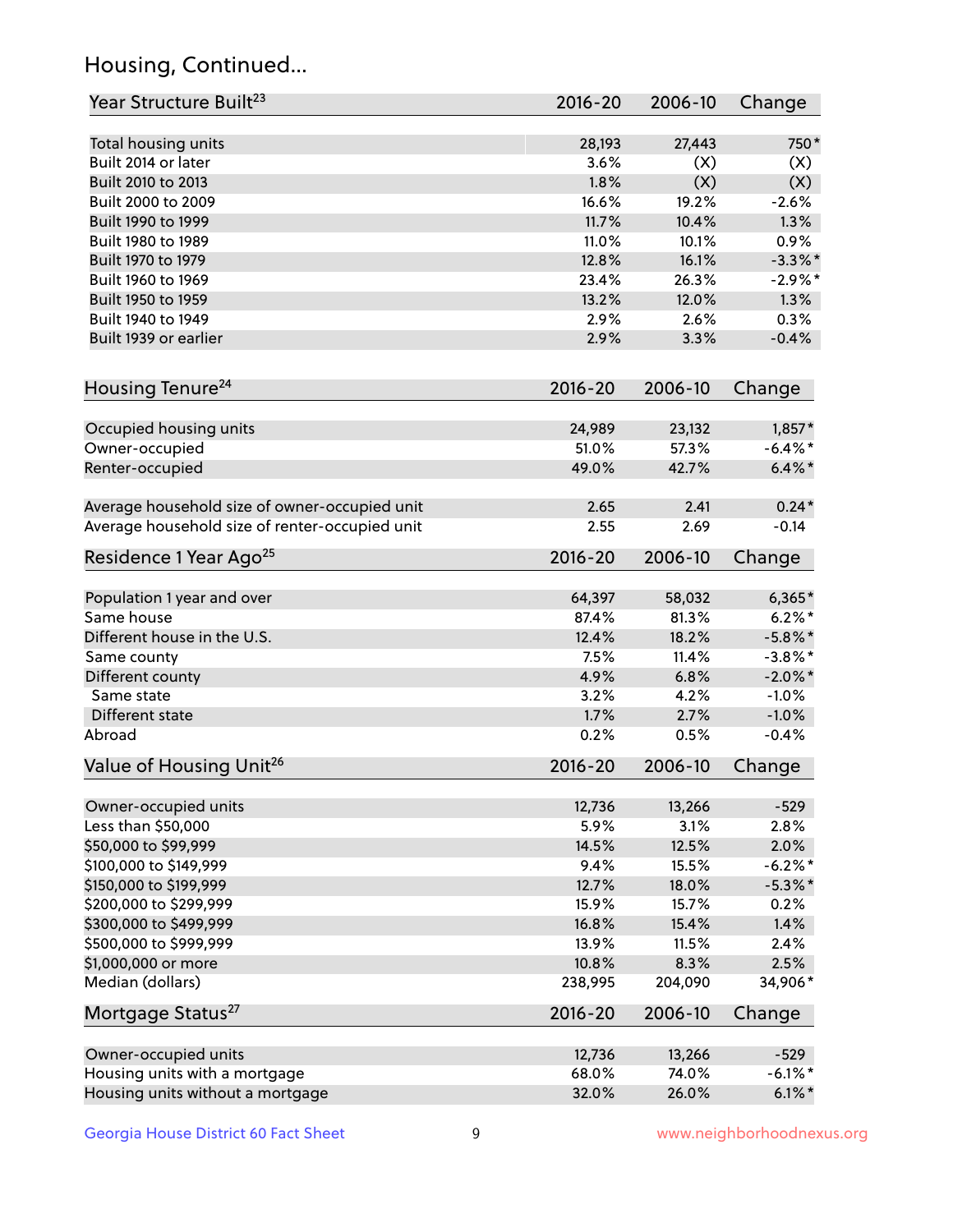## Housing, Continued...

| Selected Monthly Owner Costs <sup>28</sup>                                            | 2016-20 | 2006-10 | Change     |
|---------------------------------------------------------------------------------------|---------|---------|------------|
| Housing units with a mortgage                                                         | 8,655   | 9,822   | $-1,167*$  |
| Less than \$300                                                                       | 1.1%    | 0.2%    | 1.0%       |
| \$300 to \$499                                                                        | 0.3%    | 1.1%    | $-0.8%$    |
| \$500 to \$999                                                                        | 13.6%   | 10.6%   | 3.0%       |
| \$1,000 to \$1,499                                                                    | 27.3%   | 23.5%   | 3.8%       |
| \$1,500 to \$1,999                                                                    | 16.0%   | 25.7%   | $-9.7%$ *  |
| \$2,000 to \$2,999                                                                    | 19.0%   | 18.2%   | 0.8%       |
| \$3,000 or more                                                                       | 22.6%   | 20.7%   | 1.9%       |
| Median (dollars)                                                                      | 1,737   | 1,784   | $-46$      |
| Housing units without a mortgage                                                      | 4,081   | 3,443   | 638*       |
| Less than \$150                                                                       | 6.0%    | 3.4%    | 2.6%       |
| \$150 to \$249                                                                        | 7.6%    | 8.4%    | $-0.9%$    |
| \$250 to \$349                                                                        | 12.0%   | 15.2%   | $-3.1%$    |
| \$350 to \$499                                                                        | 18.5%   | 23.0%   | $-4.5%$    |
| \$500 to \$699                                                                        | 16.3%   | 18.5%   | $-2.2%$    |
| \$700 or more                                                                         | 39.7%   | 31.6%   | 8.1%       |
| Median (dollars)                                                                      | 574     | 500     | $74*$      |
| Selected Monthly Owner Costs as a Percentage of<br>Household Income <sup>29</sup>     |         |         | Change     |
| Housing units with a mortgage (excluding units where<br>SMOCAPI cannot be computed)   | 8,567   | 9,731   | $-1,164$   |
| Less than 20.0 percent                                                                | 50.4%   | 30.9%   | 19.5%*     |
| 20.0 to 24.9 percent                                                                  | 13.5%   | 17.6%   | $-4.0\%$ * |
| 25.0 to 29.9 percent                                                                  | 8.2%    | 11.3%   | $-3.1%$    |
| 30.0 to 34.9 percent                                                                  | 6.8%    | 5.6%    | 1.2%       |
| 35.0 percent or more                                                                  | 21.1%   | 34.6%   | $-13.5%$ * |
| Not computed                                                                          | 89      | 91      | -3         |
| Housing unit without a mortgage (excluding units where<br>SMOCAPI cannot be computed) | 3,998   | 3,382   | 615        |
| Less than 10.0 percent                                                                | 52.8%   | 31.7%   | $21.1\%$ * |
| 10.0 to 14.9 percent                                                                  | 15.9%   | 16.1%   | $-0.2%$    |
| 15.0 to 19.9 percent                                                                  | 10.8%   | 16.6%   | $-5.8%$    |
| 20.0 to 24.9 percent                                                                  | 6.0%    | 8.6%    | $-2.5%$    |
| 25.0 to 29.9 percent                                                                  | 2.7%    | 5.3%    | $-2.6%$    |
| 30.0 to 34.9 percent                                                                  | 2.8%    | 4.5%    | $-1.7%$    |
| 35.0 percent or more                                                                  | 9.0%    | 17.2%   | $-8.2%$    |
| Not computed                                                                          | 83      | 61      | 22         |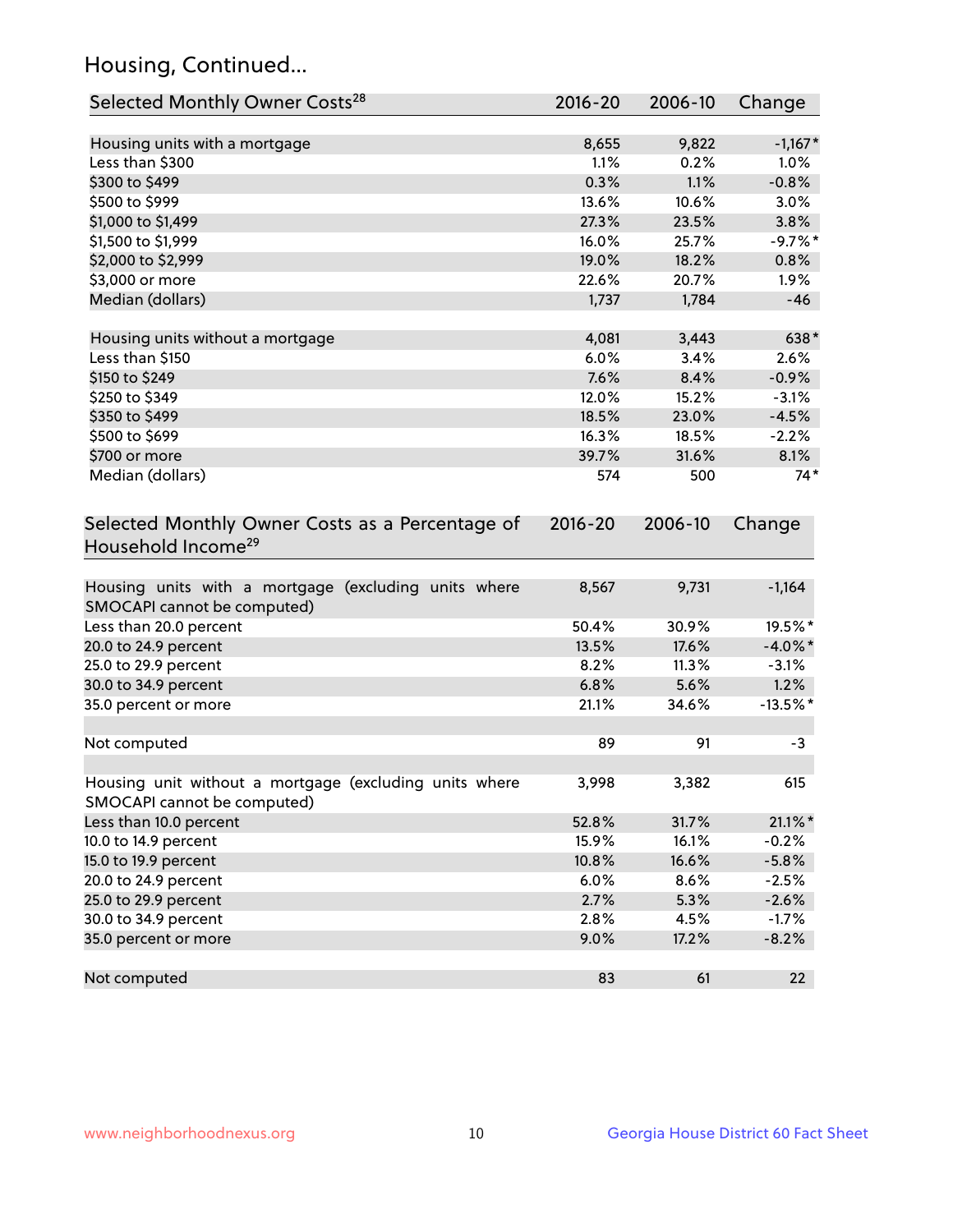## Housing, Continued...

| Gross Rent <sup>30</sup>   | 2016-20 | 2006-10 | Change    |
|----------------------------|---------|---------|-----------|
|                            |         |         |           |
| Occupied units paying rent | 11,904  | 9,577   | $2,327*$  |
| Less than \$200            | 1.8%    | 6.4%    | $-4.7%$   |
| \$200 to \$499             | 11.6%   | 15.8%   | $-4.1%$   |
| \$500 to \$749             | 7.5%    | 19.3%   | $-11.8%$  |
| \$750 to \$999             | 21.1%   | 25.5%   | $-4.4%$   |
| \$1,000 to \$1,499         | 38.2%   | 26.4%   | 11.9%*    |
| \$1,500 to \$1,999         | 13.1%   | 4.7%    | $8.4\%$ * |
| \$2,000 or more            | 6.7%    | 2.0%    | 4.7%      |
| Median (dollars)           | 1,083   | 944     | $139*$    |
|                            |         |         |           |
| No rent paid               | 348     | 289     | 59        |
|                            |         |         |           |

| Gross Rent as a Percentage of Household Income <sup>31</sup>                   | $2016 - 20$ | 2006-10 | Change    |
|--------------------------------------------------------------------------------|-------------|---------|-----------|
|                                                                                |             |         |           |
| Occupied units paying rent (excluding units where GRAPI<br>cannot be computed) | 11,682      | 9,333   | $2,350*$  |
| Less than 15.0 percent                                                         | 11.1%       | 13.1%   | $-2.0%$   |
| 15.0 to 19.9 percent                                                           | 11.0%       | 9.2%    | 1.9%      |
| 20.0 to 24.9 percent                                                           | 14.0%       | 8.8%    | $5.3\%$ * |
| 25.0 to 29.9 percent                                                           | 11.5%       | 10.8%   | 0.7%      |
| 30.0 to 34.9 percent                                                           | 7.6%        | 8.8%    | $-1.2%$   |
| 35.0 percent or more                                                           | 44.7%       | 49.4%   | $-4.7%$   |
|                                                                                |             |         |           |
| Not computed                                                                   | 570         | 533     | 37        |

## Transportation

| Commuting to Work <sup>32</sup>           | 2016-20 | 2006-10 | Change     |
|-------------------------------------------|---------|---------|------------|
|                                           |         |         |            |
| Workers 16 years and over                 | 28,466  | 25,377  | $3,089*$   |
| Car, truck, or van - drove alone          | 67.4%   | 71.6%   | $-4.2\%$ * |
| Car, truck, or van - carpooled            | 7.3%    | 9.4%    | $-2.1%$    |
| Public transportation (excluding taxicab) | 10.8%   | 10.0%   | 0.9%       |
| Walked                                    | 0.6%    | 1.6%    | $-1.0%$    |
| Other means                               | $4.3\%$ | $2.0\%$ | $2.3\%$ *  |
| Worked at home                            | 9.5%    | 5.5%    | $4.1\%$ *  |
|                                           |         |         |            |
| Mean travel time to work (minutes)        | 33.2    | 28.2    | $5.0*$     |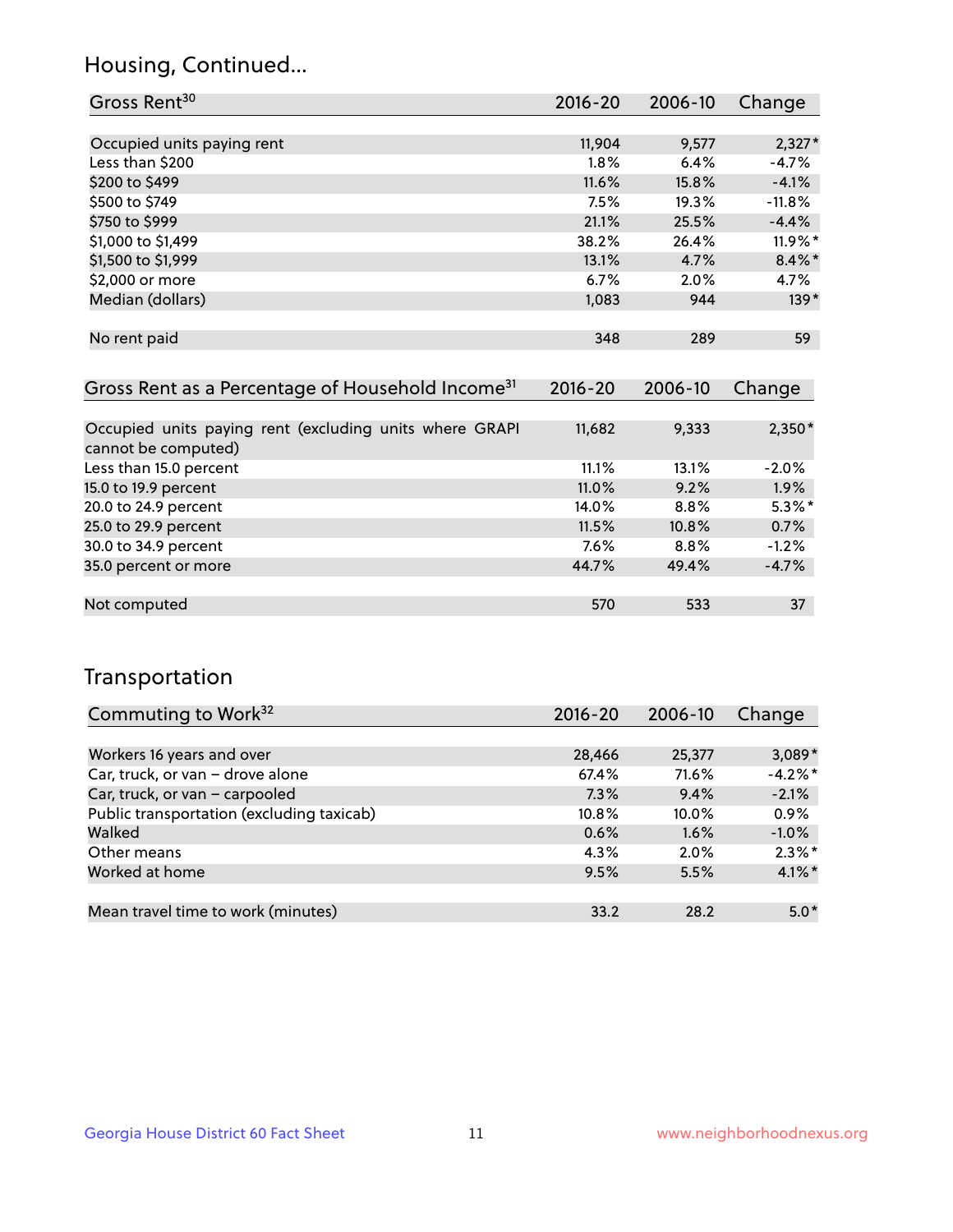## Transportation, Continued...

| Vehicles Available <sup>33</sup> | $2016 - 20$ | 2006-10 | Change   |
|----------------------------------|-------------|---------|----------|
|                                  |             |         |          |
| Occupied housing units           | 24,989      | 23,132  | $1,857*$ |
| No vehicles available            | 16.7%       | 15.8%   | 0.9%     |
| 1 vehicle available              | 39.9%       | 40.9%   | $-1.0%$  |
| 2 vehicles available             | 31.0%       | 30.3%   | 0.7%     |
| 3 or more vehicles available     | 12.4%       | 13.0%   | $-0.6%$  |

#### Health

| Health Insurance coverage <sup>34</sup>                 | 2016-20 |
|---------------------------------------------------------|---------|
|                                                         |         |
| Civilian Noninstitutionalized Population                | 64,849  |
| With health insurance coverage                          | 87.3%   |
| With private health insurance coverage                  | 59.2%   |
| With public health coverage                             | 39.2%   |
| No health insurance coverage                            | 12.7%   |
| Civilian Noninstitutionalized Population Under 19 years | 17,382  |
| No health insurance coverage                            | 4.8%    |
| Civilian Noninstitutionalized Population 19 to 64 years | 37,369  |
| In labor force:                                         | 28,734  |
| Employed:                                               | 26,527  |
| With health insurance coverage                          | 83.5%   |
| With private health insurance coverage                  | 78.4%   |
| With public coverage                                    | 6.8%    |
| No health insurance coverage                            | 16.5%   |
| Unemployed:                                             | 2,208   |
| With health insurance coverage                          | 60.7%   |
| With private health insurance coverage                  | 26.4%   |
| With public coverage                                    | 34.3%   |
| No health insurance coverage                            | 39.3%   |
| Not in labor force:                                     | 8,635   |
| With health insurance coverage                          | 76.8%   |
| With private health insurance coverage                  | 38.4%   |
| With public coverage                                    | 44.8%   |
| No health insurance coverage                            | 23.2%   |